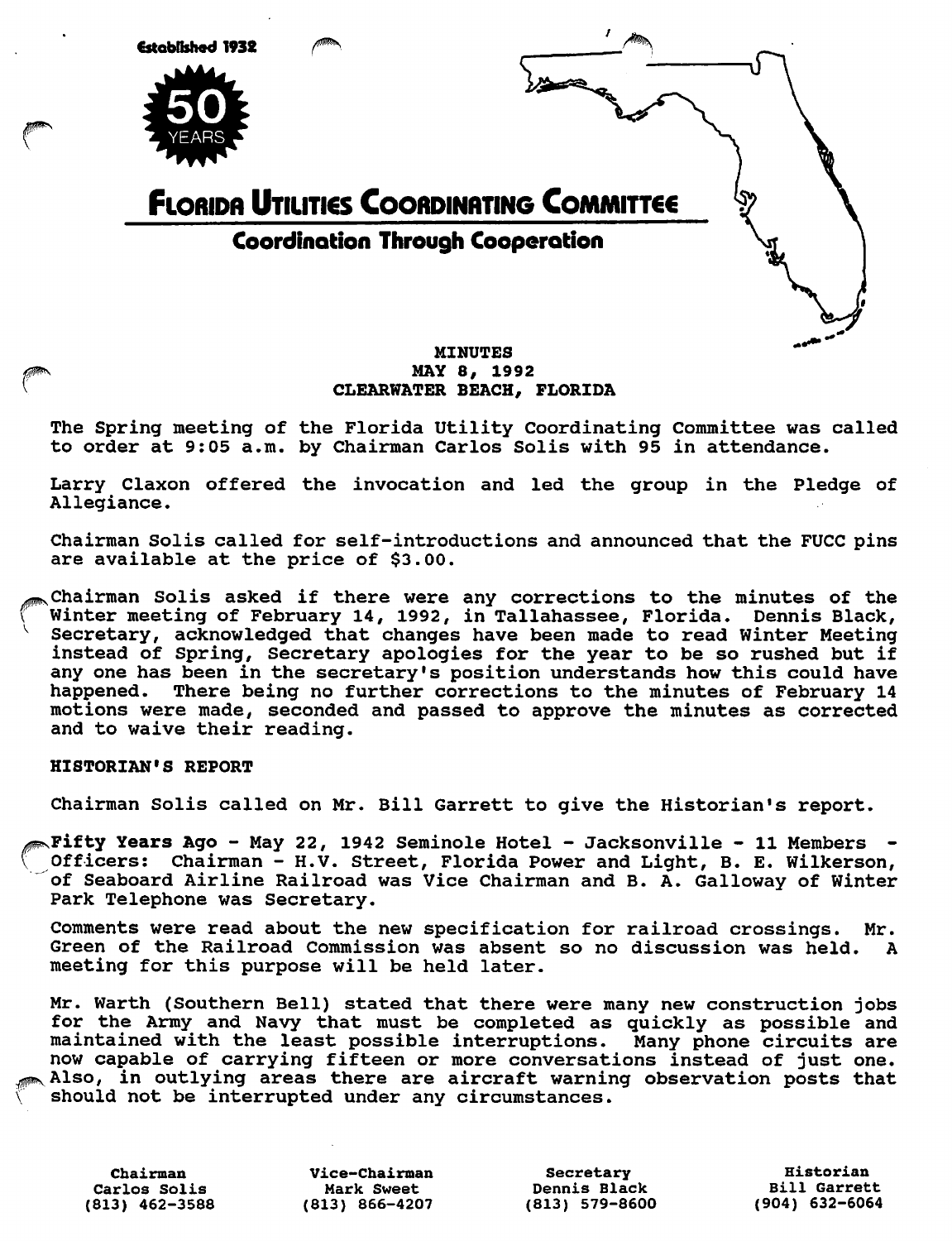The committee agreed that when crossing over any phone lines the crossing company will exercise all precautions and notify the phone company. It was pointed out that proper clearance between power lines and phone lines is four feet, this distance is necessary to enable the phone men to ride their carts on their cables without too great of a hazard.

The meeting adjourned for lunch given by Mr. Warth of Southern Bell.

Twenty-Five Years Ago - May 5, 1967, Quality Courts Motel - Orlando, Florida. Attendance: Power 19, Phone 16, Water & Sewer 1, SRD 6, and Public Service Commission 3, Gas 3, Contractors 2, Scrap Dealers 4, total 54.

Chairman Broome reported on the efforts to amend Florida Chapter 822.10 and  $\leqslant$ 205.47 to help control the problem of the theft of copper wire.

Several representatives of the scrap industry including their legal counsel representing their trade association appealed to the committee for support in modifying the proposed legislation.

Mr. Bill Miller of the SRD anticipates the first version of the Accommodation Guide will be ready by August for this committee's review.

House moving and driveway permits were discussed along with road way lighting and bridge attachments.

Mr. Sam Gray of the Florida Power corporation is retiring in the near future so a motion was made, seconded and passed unanimously to appoint him as an honorary vice-president, emeritus in hopes that he will remain an active member of this committee.

Following lunch the members were given a tour of the Windermeree Repeater Station on the Boston to Miami cable.

### TREASURER'S REPORT

l,

| Chairman Solis called on Vice-Chairman Mark Sweet to give the Treasurer's<br>Report:    |          |
|-----------------------------------------------------------------------------------------|----------|
| Balance carried forward from August 2, 1991                                             | \$140.80 |
| Receipts<br>February 14, 1992, meeting registration 95 in attendance<br>at \$5.00 each. | 475.00   |
| Sale of Lapel Pins 75 x \$3.00                                                          | 225.00   |
| Expenditures<br>August 2, 1991 Audiovisual Equipment                                    | (235.15) |
| Lapel Pins (150)                                                                        | (258.00) |
| Miscellaneous:<br>Tags, Pens, Etc.                                                      | (5.84)   |
| Balance as of May 8, 1992                                                               | \$341.81 |

 $\overline{2}$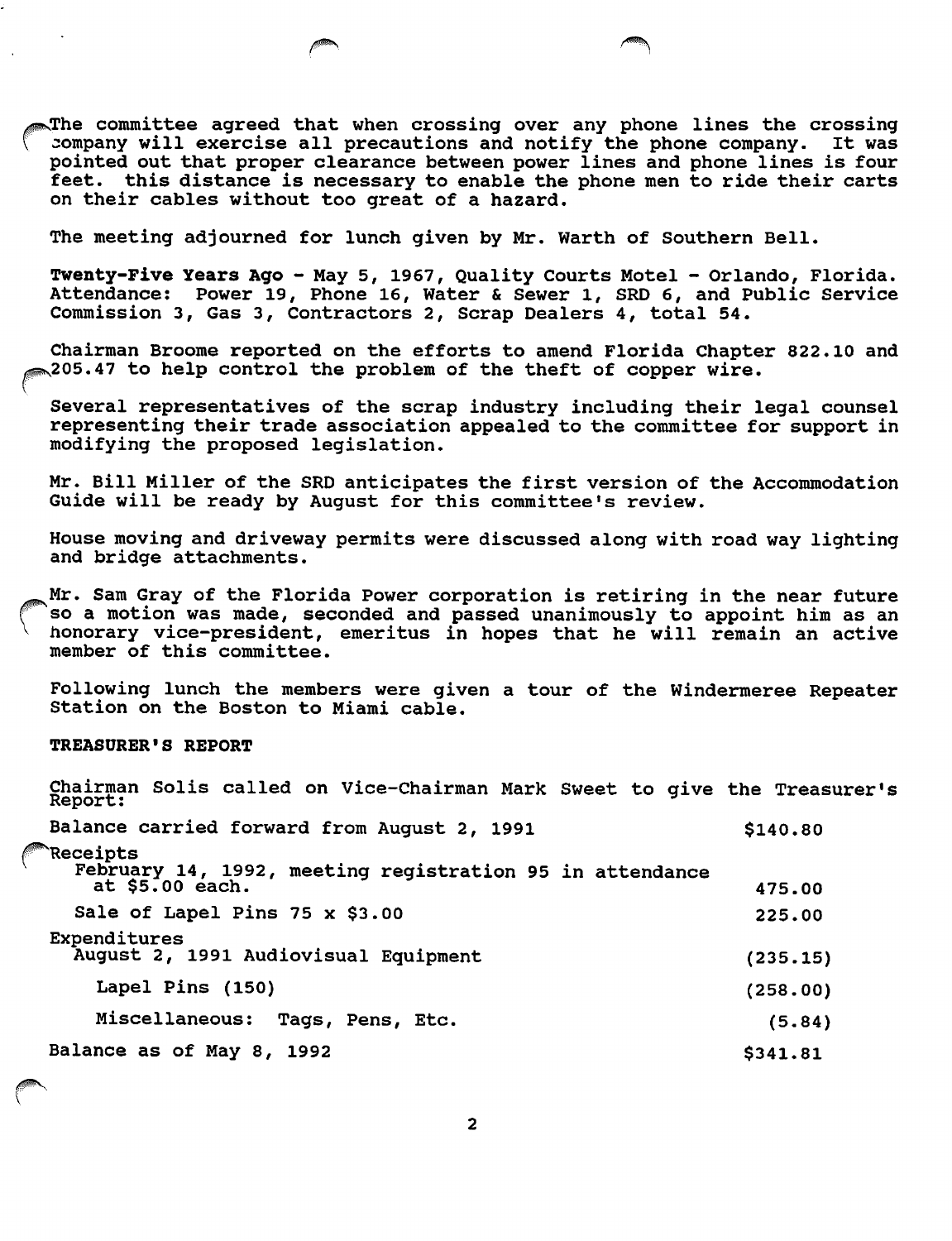#### j#^DOT UPDATE

Chairman Soils requested a FOOT Update from Mr. Jerry Sasser.

Jerry Sasser, State Utility Engineer stated that the FOOT is looking as Accommodation Guide and that Dennis Labelle, Florida Power and Light will elaborate on the Accommodation Guide later on in the meeting. FDOT hopes to promulgate to get the Accommodation out for renew ladder part of May if there is not a lot of comments from utility companies.

FOOT is looking into automation, Jerry suggests that utilities start looking into automation such as C.A.T. System, etc.

Chairman Solis called on Jeff Rodgers to give an update on the One Call Non Profit Corporation By Laws and answered questions from group.

Chairman Soils and Jeff Rodgers encouraged the membership to be prepared to discuss this issue at the meeting in St. Augustine for a possible vote. See attached remarks by Chairman Bixler. Need feed back sheets - See attached, please send in with comments.

#### SPEAKERS

^^Chairman Soils called on Mark Sweet to introduce the guest speaker.

Mark introduced Harry Brown, Transmission Engineer for Florida Power Corporation. Graduate of University of Florida, College of Engineering, 28 year veteran of Florida Power and he is the resident expert in electro magnetic fields radiation. Mr. Brown gave an excellent presentation on the affects of electro magnetic fields on society today.

#### BREAK

BUSINESS SECTION

^^FDOT DISTRICT REPORTS

District I - Walt Childs - 80+ in attendance. Tom Kennedy gave an excellent presentation on hurricane preparedness. Also, District I director gave a report on Production Status.

District II - Buddy Dees - Meeting was held April 24, 1992 at the Holiday Inn in Lake City.

Guest speakers were Ms. Donna Karr with OSHA and Mr. Peter A. Quincy with Florida Power and Light Company. Ms. Karr spoke on OSHA policies concerning trenching and the most common violations cited. Mr. Quincy spoke on environmental permitting activities - The How, When and Why's.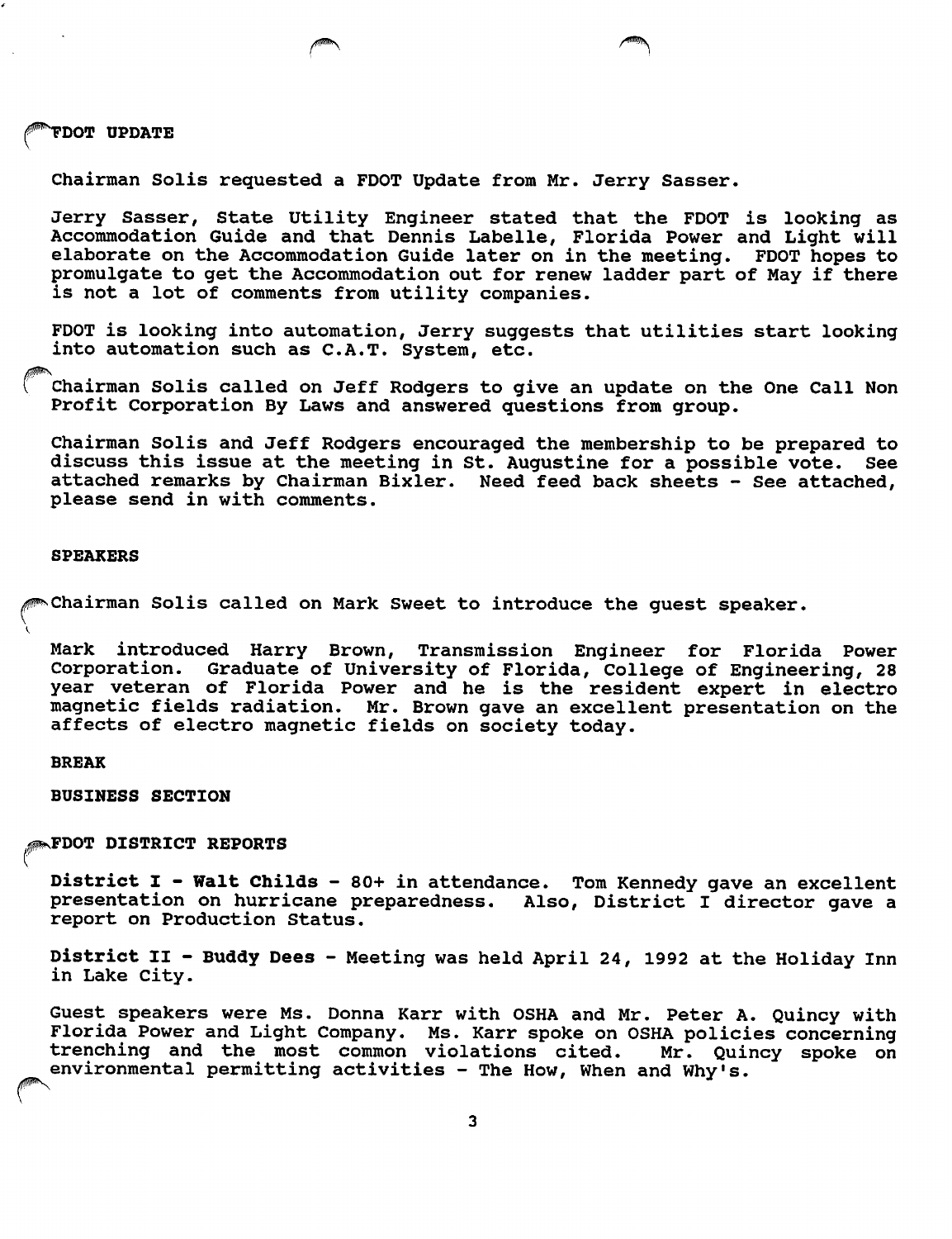**Did and new business was discussed.** 

Buddy Dees gave a brief run down on the upcoming five year work program.

Meeting was adjourned for buffet luncheon at 12:00 - Noon.

District III - Tom Duggar - Meeting held February 26, 1992, at Chipley, Florida. 73 members at the meeting.

Mr. Freddie Simmons D.O.T. District III, Design Engineer talked about the clear zone on the right-of-way. State Road 59 in Jefferson County was referenced. The district will have to look at each of the projects in the future. Mr. Simmons stated that there was a design meeting going on in Orlando, Florida this week to address the clearing of the D.O.T. Right-of-Nay. The minimum 30' clearance has now been changed to 36' minimum from the edge of the traveled roadway.

The Design Department will now be sending out 30% plans for the utility companies to locate there facilities on the plans and return to the D.O.T. for them to add to the project. The 30% plans will have drainage shown and intervals for depth locations will be given to the utility companies. This will be a change in the way this was done in the past.

The D.O.T. will be going Cad Design with Cad tapes - The D.O.T. will send us a Cad tape to use for the location of our facilities, then we will send the tape back to the D.O.T. design.

MR. Alaxon Pitts, D.O.T., District III Safety Director talked about the new work zone levels of training and approved courses.

Mr. Jim Norred gave a presentation on "Work Zone Traffic Control and Safety for Short Duration."

District IV - A. DePrimo - Experimenting on a concept - they are not having a district meeting, we are emphasizing a local meeting. They have a local group in everyone of their counties and are mailing out the departments production and letting lists.

Nistrict V - Richard Taylor - Meeting held August 4, 1992 at the Maitland<br>Sheraton in Maitland, Florida with approximately 140 present. Discussed Sheraton in Maitland, Florida with approximately 140 present. Presentation and exhibit on early pedal power.

District VI - Jim HcGetrick - Last meeting was February 28, 1992 in Miami, 55 in attendance. Main speaker was Charles Baldwin. Next meeting scheduled In July or August. Stan Cann is the new District VI Secretary.

District VII - Tom Kennedy, Chairman of the Awards Committee reported that the Verne Brown Memorial Award for FDOT District VII Liaison Person of the Year to Ray Afeld of GTE. Ray has been in utility coordination for 25 years, held offices in two local groups and in the FDOT District I and now in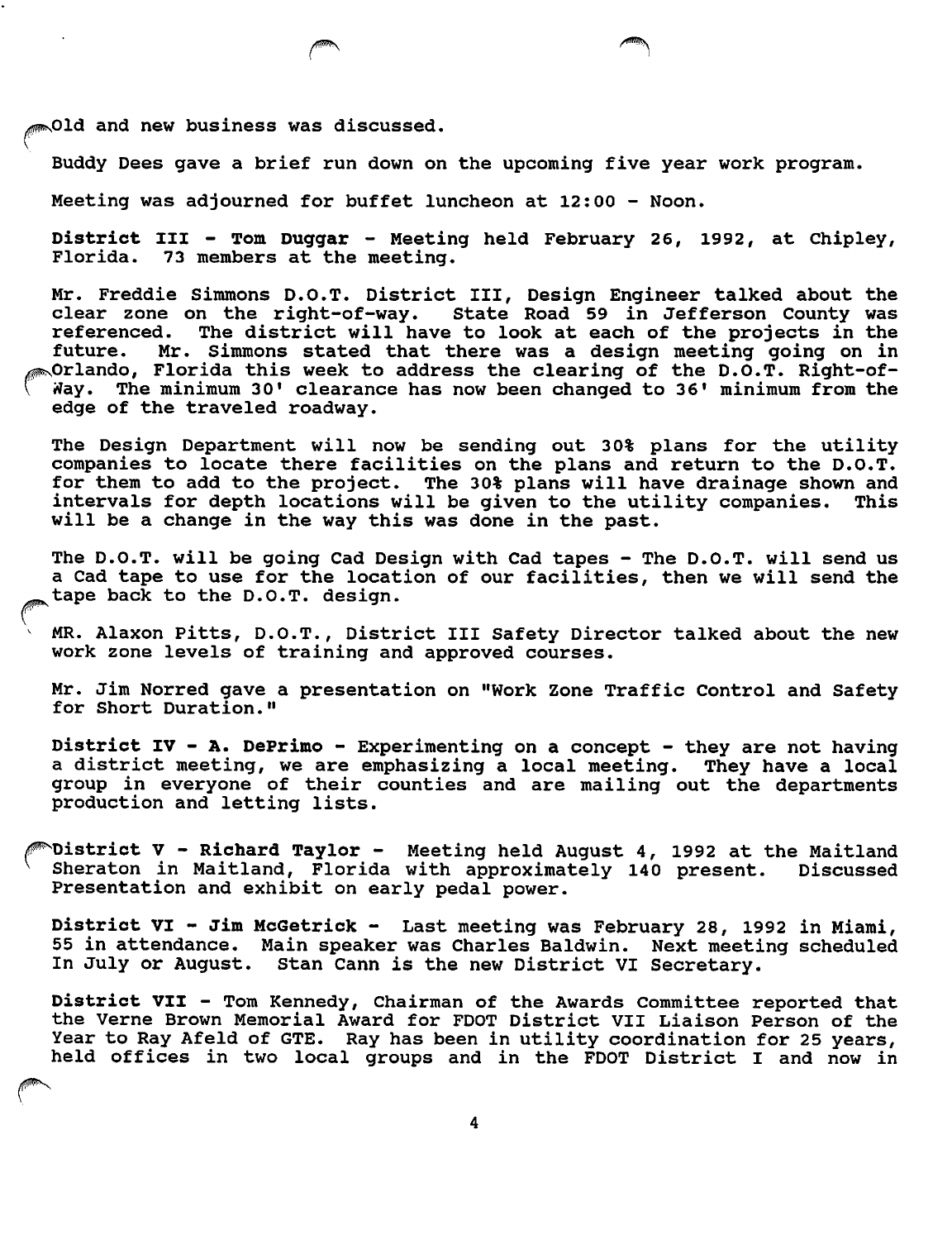$_{\rm \odot}$ District VII. Some of the comments that were written about Ray on the ballots were:

•His perseverance and ability to work out effective compromises between utilities and governmental agencies.

•He keeps us all informed and works hard to promote coordination.

•He is dedicated and carries on unselfishly.

First guest speaker was Nick Zembillas - FOOT District Utility Engineer.

District VII Steering Committee was commended for opening the meeting to more than just the utility industry and governmental agencies with inclusion of the consultant industry and contractors. The attendance was outstanding 153 for a District meeting and this far exceeds FUCC statewide attendance level.<br>Nick made available for the meeting attenders, the Department of Nick made available for the meeting attenders, the Department of Transportation Five Year Work Program for Hillsborough, Pinellas, Pasco, and Hernando Counties. A very aggressive work program has been planned and monies have been allocated by the DOT for engineering, right-of-way acquisitions, bridges, highway projects and public transportation. DOT District VII is in the building stage of the work program and after a public hearing the program will be sent to the Governor and the Legislator for adoption.

Other topics discussed were: Joint Project Agreement, Utility Accommodation Guide Update, Submittal of Permits, Utility Manual, Subsurface Utility Locate Service, Directional Boring Update, Utility Location/Survey in the Field, Roadside Hazard Safety Program, Highway Lighting, and Metric Conversion Plan.

Second guest speaker was Bill McDaniel - District VII Secretary of<br>Transportation. Bill spoke about the growth projections for this area and Bill spoke about the growth projections for this area and the state are not quite what was projected. There is still a need for transportation facilities. District VII has met the challenge of spending FDOT money more effectively and have delivered 96% of all projects that were promised to the public. The DOT organization has not increased much since 1975 so they compensated with extensive use of the consultant community.

Third speaker was Jerry Poston - Federal Highway Administration, Washington  $\mathcal{D}$ .C. - he discussed the <u>ISTEA ACT.</u> This act provides transportation funding for the next six years. One of the features of the bill is the flexibility of the Federal Aid Highway Funding can be used for roads and transit. For the first time in history. Federal Aid Highway Funds can be spent to build toll roads.

## Accommodation Guide

Chairman Solis called upon Dennis Labelle to give update

Dennis stated that the Accommodation Guide that was or was not adopted in May 1990 has been revised. The Accommodations Guide went through the DOT maintenance office and they put in their revisions. A lot of revisions that were found were negotiated for four years, some have been changed and taken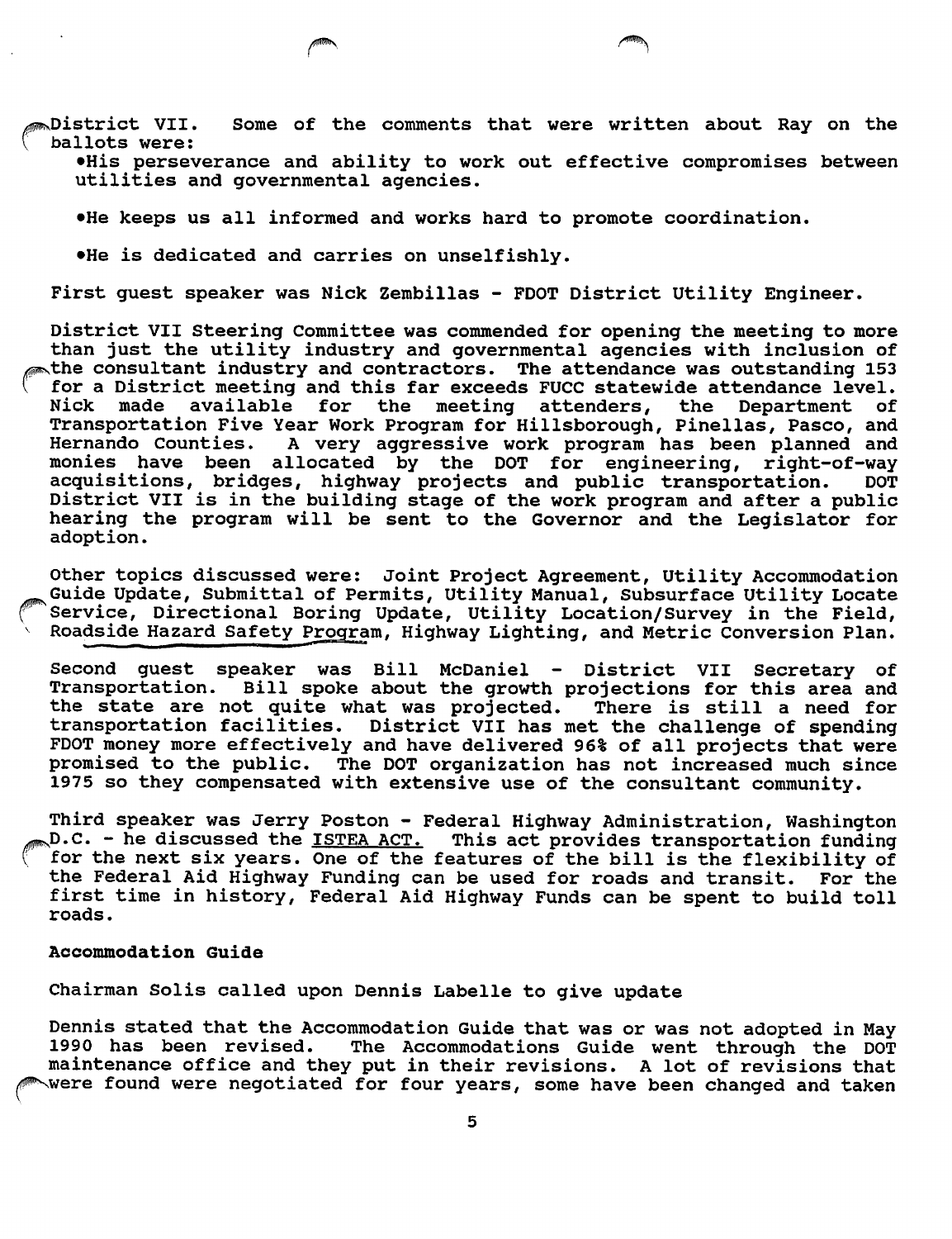$\bullet$ back to original format. Some of the revisions are good, yet, some of them will cause a lot of problems to the utility industry.

A meeting was scheduled for May 18th at TECO in Tampa, Florida to go over the revision. The comments should have been turned into Jerry Sasser by this The comments should have been turned into Jerry Sasser by this time for review, before the 18th meeting.

Dennis went over a few of the changes they are as follows;

•Enhance the definition section •All of the examples were taken out of the guide •Index 700 taken out •Section on how to construct cable across major highways - taken out <sup>V</sup> •Span guy option for permitting has been taken out

Dennis understands that all of these will go into the user manual that was stated by Jerry Sasser.

Dennis went over a few items that could delay the permitting process they are as follows:

•Before the permit can be approved it must be sent to Historical Preservation Office in Tallahassee for review.

•Before you are able to submit a permit in the past you were to notify all other users of the highway and they had seven days to respond. NOW you have to have written response from all users attached to the permit.

•The approved maintenance of traffic must accompany the permit.

Other items touched on by Dennis Labelle were:

•All underground facilities must have an as built. •Dirty Dirt Section has been totally revised. **•Responsibility for temporary road patches used to be one year - NOW you** are responsible until the road is reconstructed. •Maintenance of traffic training. •Underground location criteria has been changed.

^INTEREST GROUP REPORTS

Underground - Wayne Darden - 21 present. Discussed proposed changes in the Accommodation Guide. Production of a Users Manual by the FDOT.

FDOT will not accept a permit if existing utilities are labeled abandoned. It must say "Placed out of service" and sign an agreement to maintain this structure for ever.

Surveyors using Call Candy for locating utilities.

FDOT requiring "Certified Asbuilts".

6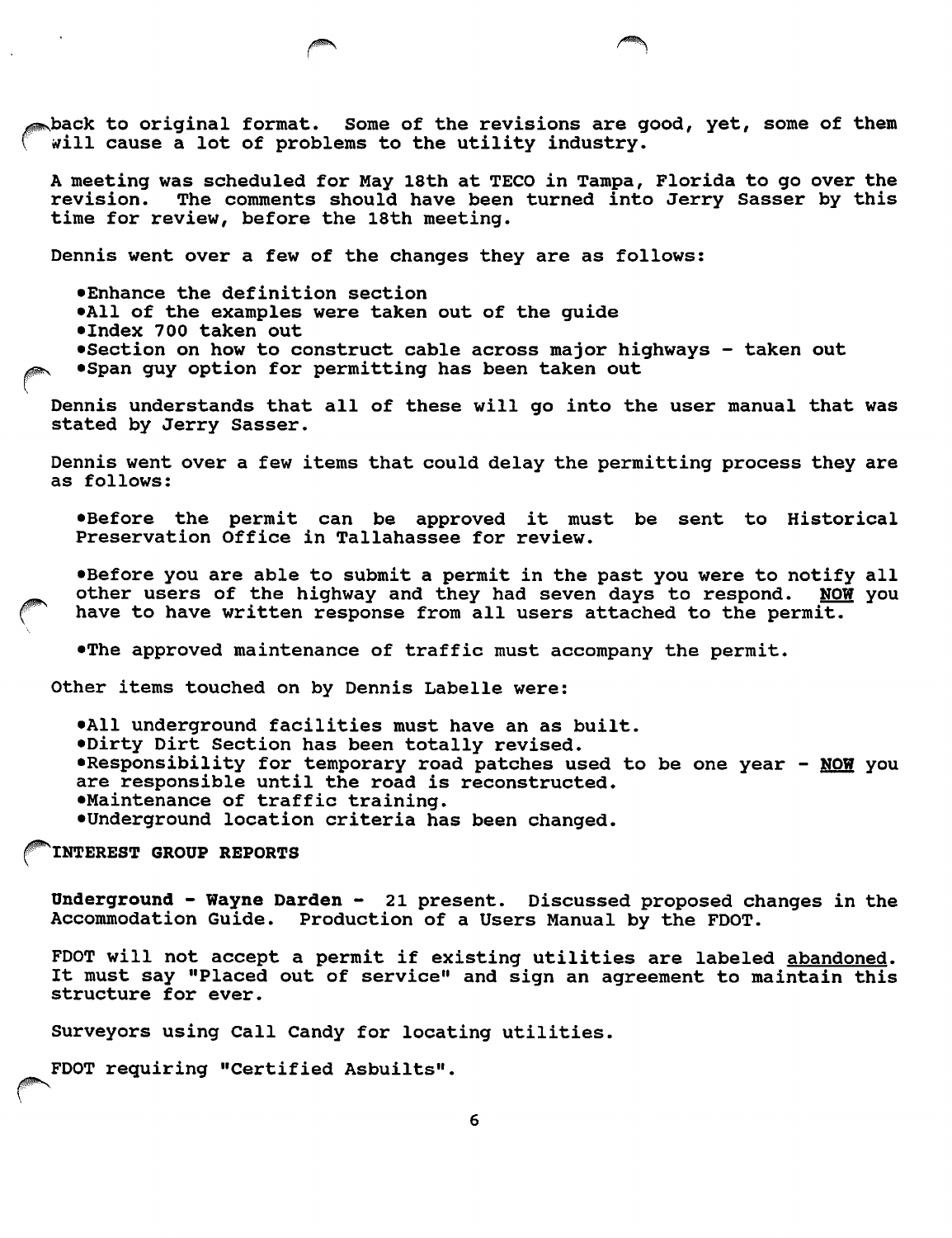Power - Larry Claxon. 23 present. Had a wide range of topics. Discussed were: 1. Negotiating with CSX Railroad. 2. Joint Use Agreements 3. Larry suggested we get a speaker in from the CSX to talk about their policies. 4. Discussed Pole Record Keeping. 5. Dennis Labelle gave a update on the 3-R Manual, Green Book, and Accommodation Guide. 6. Update on the 1498 Rule

Telephone/Telecommunications - Dave Hall. Eight topics were discussed 1. Utility Accommodation Guide 2. Color Coded Conduit 3. F.D.O.T. Metric<br>Conversion 4. One-Call Organization Subcommittee 5. Joint Use One-Call Organization Subcommittee Subcommittee 6. Relocation Agreements 7. Use of limited access right-ofways and 8. Maintenance of traffic rules and permitting.

Utility Notification Center - Chuck Sprouse. Call volume is growing<br>Substantially and membership is increasing on a regular basis. Anyone who substantially and membership is increasing on a regular basis. owns or operates underground facilities is a potential member.

### SUBCOMMITTEE REPORTS

Joint Use - Betsy Becker - There has been two committee meetings in this quarter.

First meeting - Accomplishments were decided to present the pole ownership identification survey to the committee as a completed project even though response from cable and telephone has been poor.

Compiled a model outline of checklist for at third party attachment agreement. This was also presented to the committee as finished.

Second meeting - Will be looking at the following topics as our new project: 1. Model outline of a joint use attachment agreement. 2. Joint Trenching, and 3. Pole transfer coordination and procedures.

Florida Turnpike Authority - Kate Pietrykowski - Reported that there was not Turnpike meeting last quarter. Hopefully in the next quarter there will be one.

^CSX/DOT Right-of-way Subcommittee - Tom Duggar - Passed out a copy of the proposed Rule Chapter #14-105 from the D.O.T. that was received on April 7, 1992 from Jim Myers. This is the rule for the D.O.T. Rail Coordinator Management and Development, which was published in the April 10, 1992 Florida Administrative Weekly. Also, passed out was a copy of the D.O.T. Rail Corridor Management and Development procedure.

On May 5, 1992 C.J. Blanton and Tom met Don Gerteisen and May Ann Koos who are with the Department of Natural Resources Bureau of Local Recreation Services to see a pipe bore in the field. They were very surprised at how easy a operation this is. They are scheduled to see a directional boring job later this week. They would like to see other operations over the state and will be calling on some of you to line up field trips for them. The more we